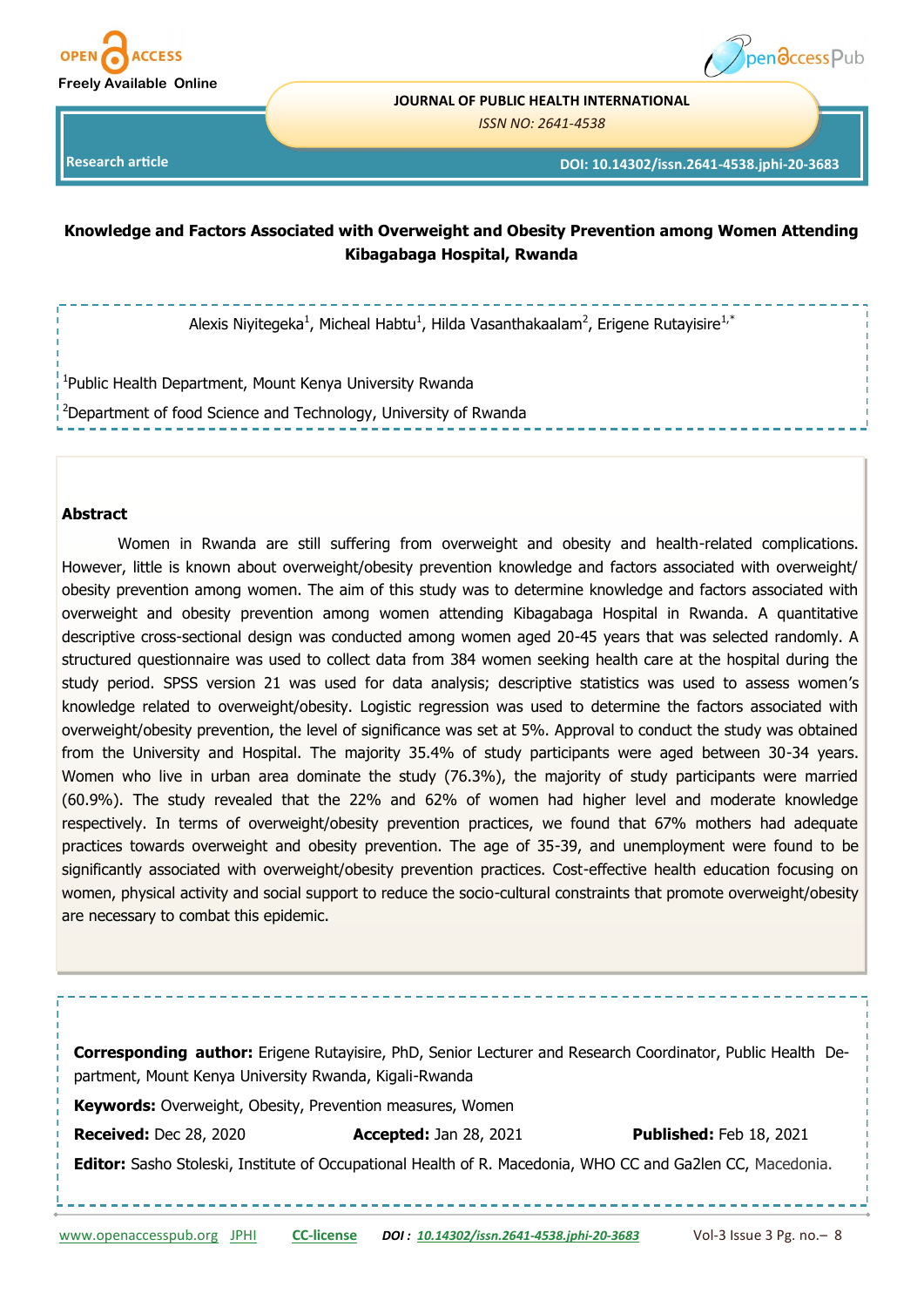

#### **Background**

Overweight and Obesity is a significant public health problem worldwide, specifically among women. Overweight and obesity are the fifth leading risk of global mortality [9, 13]. The World Health Organization (WHO) defines a person to be overweight if his or her body mass index (BMI) is >25, and obese if BMI is ≥30[14]. Globally, among the people being overweight and obese adults (1.9 billion and 650 million respectively), 40% were female and 39% were male, which is tripled the report estimated in 1975 [15]. Lack of knowledge on the overweight and obesity prevention, cultural aspects, lack of adequate health care for overweight /obese women and poverty are among the several factors that increase overweight and obesity among women in developing countries.

The burden of obesity is on increase in developing countries compared to developed countries. For example, a recent analysis of demographic and health survey data from 32 Sub-Saharan Africa Countries found that the pooled prevalence of overweight for the region was 15.9 % and 15.6% in Rwanda. Similarly, the prevalence of obesity was also lowest in Madagascar 1.1 %, highest in Swaziland 23.0% and 2.4% in Rwanda. The women in urban residence and those who were classified as rich had higher likelihood of overweight and obesity; High education level was significantly associated with overweight and obesity[8].

Women tend to be more overweight and obese than males around the world and studies have shown that some NCDs have a predilection for women [16]. For instance, the Nurse's Health study from 1976 to 2005 showed how women when compared to men, had a higher risk of developing type-2 diabetes mellitus and hypertension for each unit increase in BMI and for each 5-kg increase in weight[2-3].

A study conducted in 2016 about the prevalence and factors associated with overweight/obesity in Rwanda found that the prevalence of woman being overweight/obese increased from 13% in 2000 to 16.5% in 2010. The highest prevalence rates in 2010 were found in Kigali city (35%) and other urban areas (31.5%) [6]. It was speculated that the increase of overweight/obesity among women in Rwanda is due to poor knowledge about obesity prevention and poor



lifestyle. The increase in obesity is currently more correlated to new socio-economic trends; the increase is more common in urban areas than in rural areas and the women who attend the Hospital seem to have poor knowledge towards obesity prevention.

Rwanda Demographic Health Survey conducted in 2015 showed that 34% of women were obese or overweight in the City of Kigali as compared to 21% at national level. Gasabo district was one of the Districts in Kigali city with higher prevalence of obesity/overweight (35%) among women[10]. Therefore, there is a need to investigate the relationship between knowledge, prevention practices among women in Gasabo district.

#### **Material and Methods**

#### Study Design, Setting and Population

A cross-sectional research design using quantitative method was conducted to determine the knowledge and factors associated with overweight and obesity prevention among women in Kibagabaga Hospital. The study targeted all women aged 20 to 45 years old attending Kibagabaga Hospital. Participants who were not consent to participate were excluded from participating in this study. The study included women that attending outpatient department within above defined age bracket.

#### Sample Design and Data Collection Tools

Systematic sampling technique was used to select participants for this study. In this study, a sampling frame was defined based on the list of all women attending the Kibagabaga Hospital between 20 – 45 ages. The sample size was calculated based on the following simplified formula provided by Kish Leslie (1965) formula.

$$
n = \frac{z^2 \, \text{PQ}}{(D)^2} = \frac{(1.96)^2 (0.5) (0.5)}{(0.05)^2} = 384
$$

Where n= required sample size, Z is value (1.96) for 95% confidence level) and p is the estimated proportion of respondents. Then Q is (1-p), and D is the accuracy (error allowed or error in the margin). Since no large pattern has been performed in the field, P is 0.5 can be used as an approximate small sample to provide the study with excess amount.

Using the above formula a sample size of 384 women was selected to participate in this study.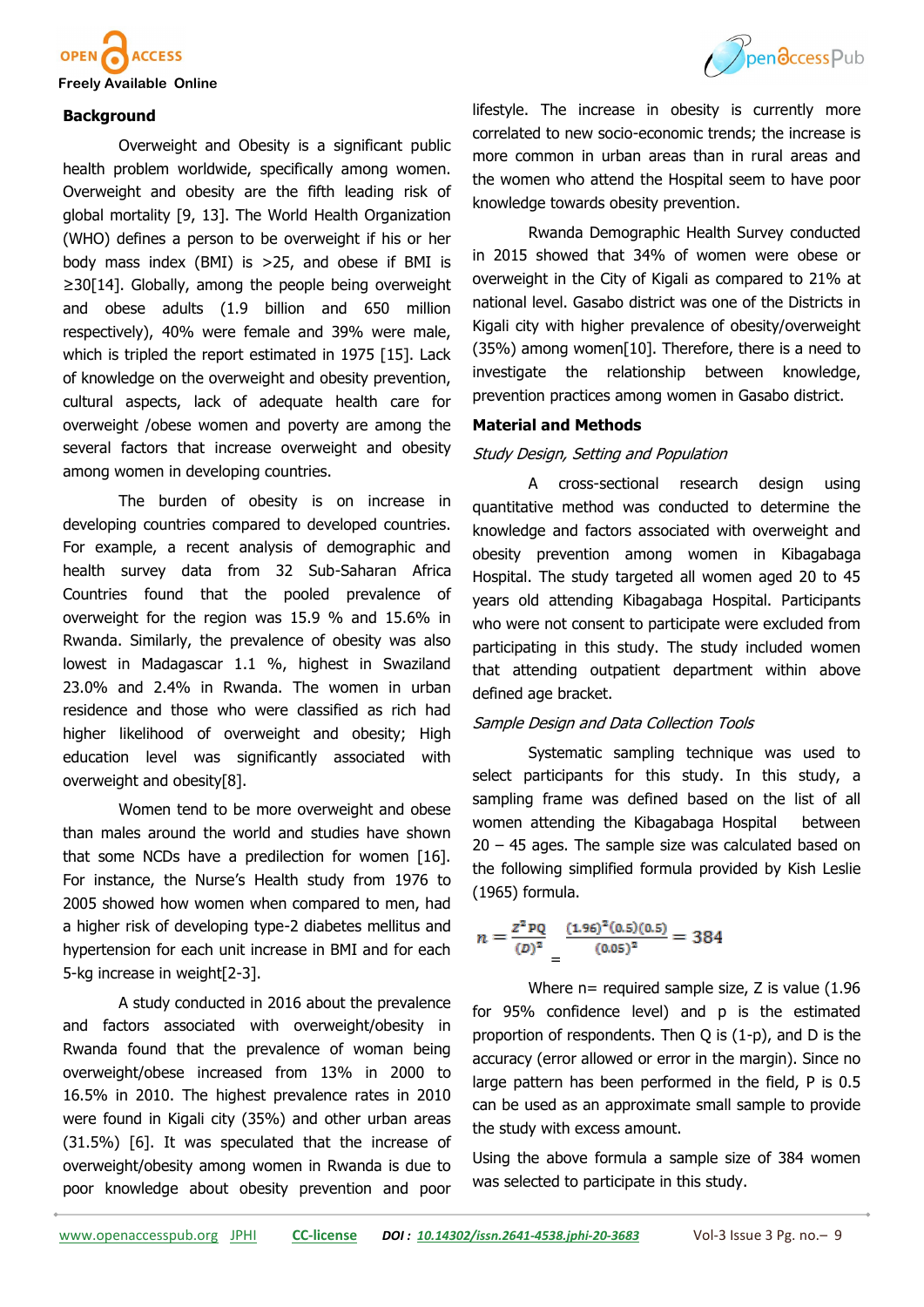

# OPEN ACCESS

#### **Freely Available Online**

A structured questionnaire with close ended questions was developed by the researcher using information from the related previous studies. The Questionnaire was translated in Kinyarwanda by the professional linguists and was backing translated to ensure that it has maintained its original meaning. To ensure the validity and reliability of research tools, a pilot study was conducted at Masaka Hospital where 25 women attending Masaka Hospital were requested to respond to our questionnaire. After analysis of results from pilot test, the Cronbach's alpha coefficient was 7.3, we therefore concluded that our tools are reliable.

Permission to carry out this study was obtained from Mount Kenya University Rwanda (MKUR) and Kibagabaga District hospital before the Data collection. Participants voluntarily signed the consent form after a brief introduction and explanation of the aims of the revision. The researcher administered the questionnaire to each participant with a cover note which explained the purpose of study, clear and concise instructions for completing the questionnaire. The participant had about 10-15minutes to read the questionnaire and asked for any clarification when responding to questions, after which they have got another 20 minutes or more to fill the questionnaire.

## **Data analysis**

After completing data collection, the data was coded and entered into Microsoft Excel computer program for analysis. Data have been analyzed using different quantitative statistical procedure and methods. In return they have be processed, analyzed and tested using SPSS. In the first instance descriptive statistical measures was be used to analyze, summarized and categorized in table, means, percentage and frequencies. In second instance, bivariate analysis using Chi-square test and multivariate analysis have been performed to test the association of knowledge and practices on overweight and obesity prevention among women from Kibagabaga District hospital.

#### **Ethical Consideration**

After obtaining the permission from MKU Rwanda and from the Kibagabaga hospital coordinators and approval consent from participants, data collection was done by the researcher himself and this took three weeks. The first week was about the arrangement of the instrument. The second week was to pretest and to

provide the explanation to the participants who involved in responding according to the aim of study, motivation, significance, introducing my consent and data collection then, the other weeks were for data collection and entry. In addition, the following guideline was followed in order to assure the confidentiality of participants for their information.

By means of an official document, the object of the study was provided to the respondents. Respondents were sure that the data they had given was strictly confidential. Each group was given with an explicit, written permission and clarified. Participate in the research was purely voluntary and the individual was free at any time to withdrawal from the research without penalty.

### **Results**

#### Socio-Demographic characteristics of participants

The distribution of social-demographic characteristics of 384 women who participated in the study was presented in Table 1.

A total of 384 mothers aged at least 20 years old in Kibagabaga Hospital were recruited. The majority of women 136(35.4%) were aged 30-34, very few 42 (10.9%) were aged 35-39 years old. Among 384 mothers (23.7%) were from rural while 76.3% were from urban setting. Most of respondents attended primary school (36.5%) and majority 234(60.1%) women were married. Majority 137(35.6%) of the participants were working in private sector.

## Level of Knowledge About Overweight and Obesity Prevention

The women knowledge about overweight and obesity prevention is presented in table 2.

This study shows the results of knowledge different components about overweight and obesity prevention. Among 384 mothers recruited more than 62.0% knows that Eating too much fat can cause obesity while more than half knew that doing insufficient physical activity (51.8%) can also lead to overweight and obesity. The respondent knew that having stress should increase the risk of overweight/ obesity (41.7%). Having hormonal disorder is known to be a risk factor of overweight and obesity (58.9%). Most of respondents knew that being in high income category (63.3%) can contribute to increase of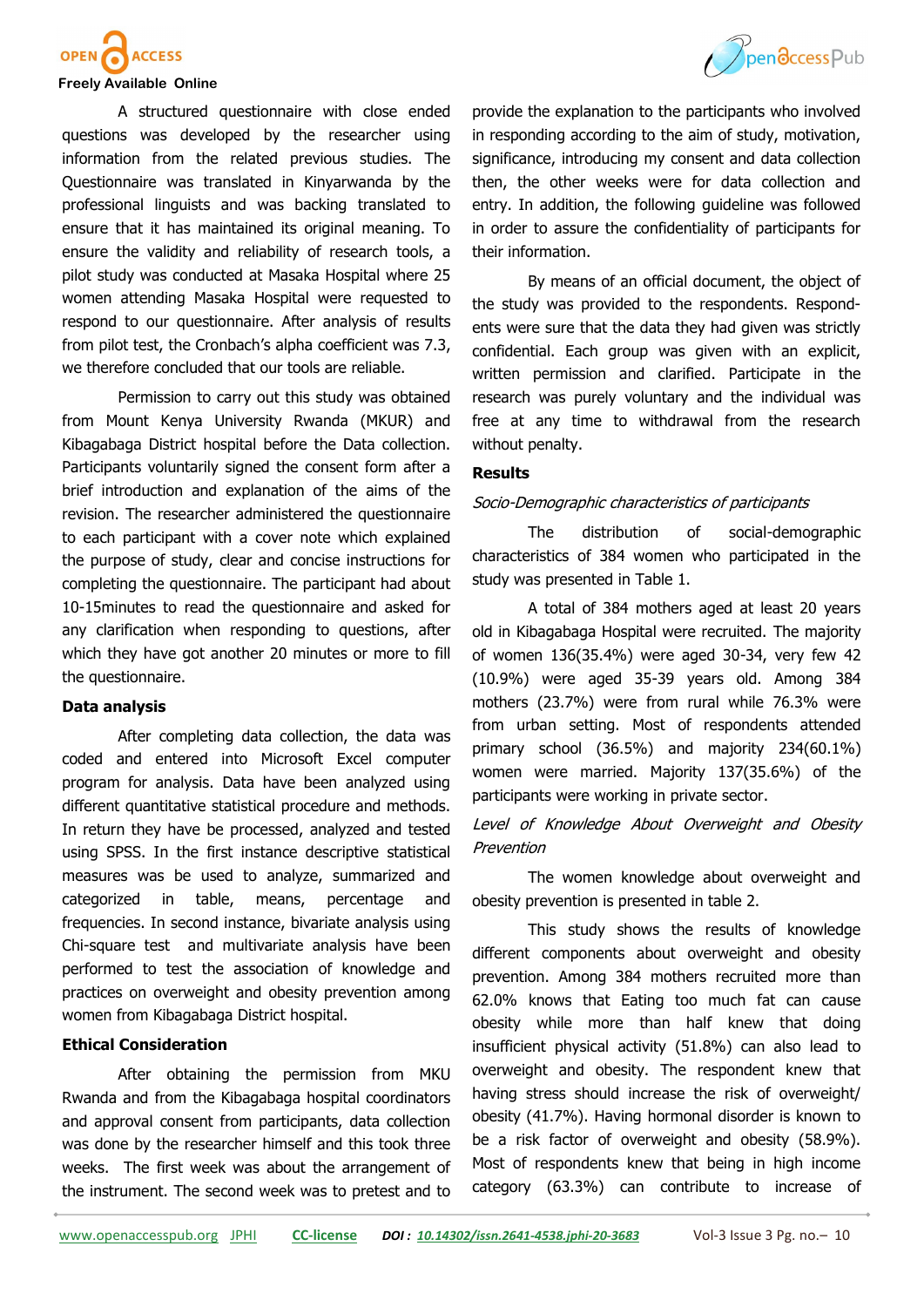



| Table 1. Socio-Demographic characteristics of participants |                     |     |         |
|------------------------------------------------------------|---------------------|-----|---------|
| Variables                                                  | Categories          |     | Percent |
|                                                            | $20 - 24$           | 63  | 16.4    |
|                                                            | $25 - 29$           | 99  | 25.8    |
| Age                                                        | $30 - 34$           | 136 | 35.4    |
|                                                            | 35-39               | 42  | 10.9    |
|                                                            | 40-44               | 44  | 11.5    |
| Residence of respondent                                    |                     |     |         |
|                                                            | Rural               | 91  | 23.7    |
|                                                            | Urban               | 293 | 76.3    |
| Marital status of respondent                               |                     |     |         |
|                                                            | Single              | 97  | 25.3    |
|                                                            | Married             | 234 | 60.1    |
|                                                            | Divorced            | 19  | 5.7     |
|                                                            | Widowed             | 34  | 8.9     |
| Education level of respondent                              |                     |     |         |
|                                                            | Primary             | 140 | 36.5    |
|                                                            | Secondary           | 100 | 26.0    |
|                                                            | University          | 79  | 20.6    |
|                                                            | No formal education | 65  | 16.9    |
| Occupation of respondent                                   |                     |     |         |
|                                                            | Unemployed          | 130 | 33.9    |
|                                                            | Public              | 117 | 30.5    |
|                                                            | Private             | 137 | 35.6    |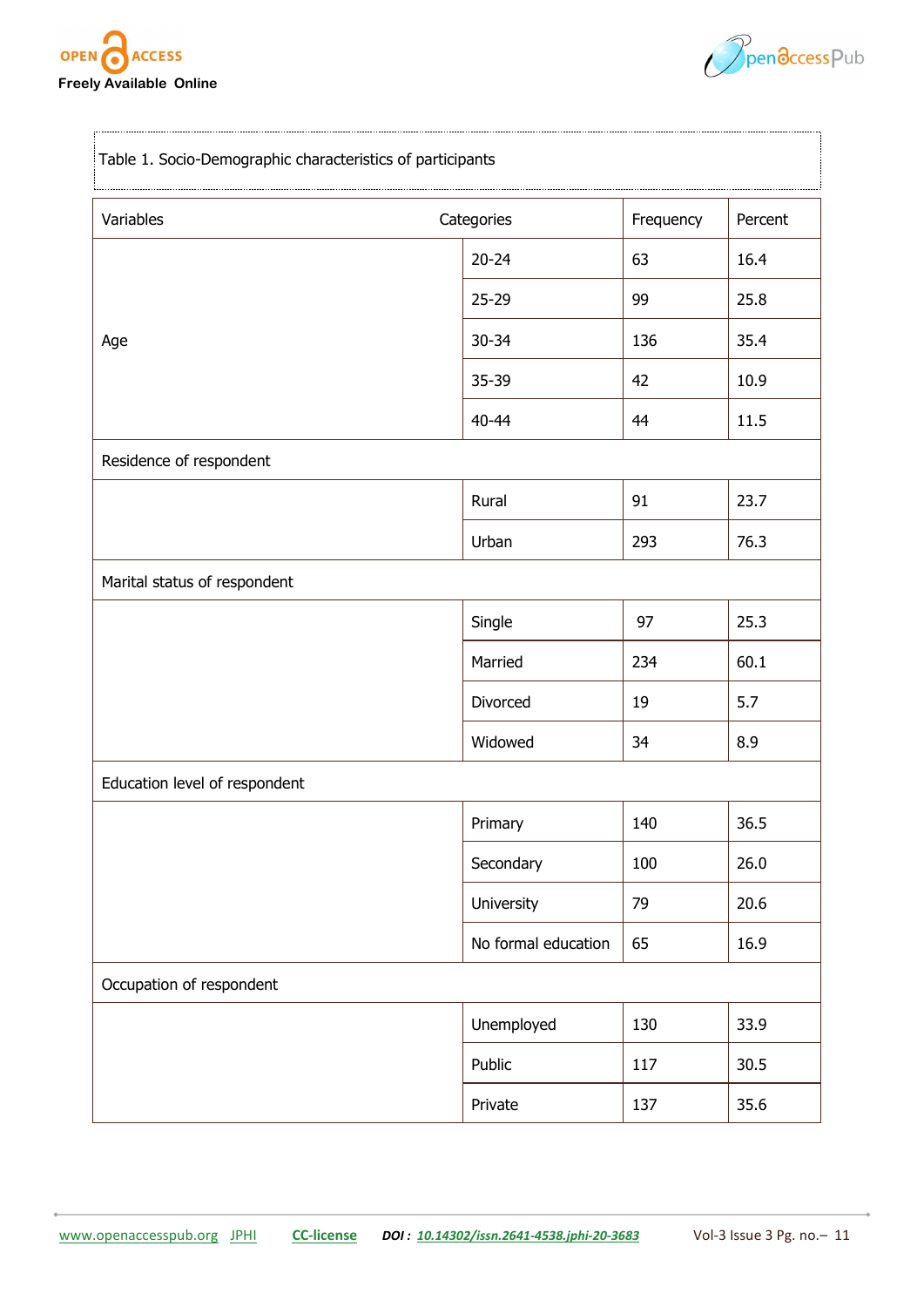

**Freely Available Online**



| Table 2. Knowledge about overweight and obesity prevention among women                    |           |         |
|-------------------------------------------------------------------------------------------|-----------|---------|
| Variables                                                                                 | Frequency | Percent |
| Eating too much fatty food increases overweight and obesity                               |           |         |
| Yes                                                                                       | 238       | 62.0    |
| No                                                                                        | 146       | 38.0    |
| Doing insufficient physical activity may be the source of overweight and obesity          |           |         |
| Yes                                                                                       | 199       | 51.8    |
| No                                                                                        | 185       | 48.2    |
| Repeated dieting causes overweight and obesity                                            |           |         |
| Yes                                                                                       | 248       | 64.6    |
| No                                                                                        | 136       | 35.4    |
| Overweight and obesity should be originated from having stress, anxiety and<br>depression |           |         |
| Yes                                                                                       | 160       | 41.7    |
| No                                                                                        | 224       | 58.3    |
| Having hormonal disorder can cause overweight and obesity                                 |           |         |
| Yes                                                                                       | 226       | 58.9    |
| No                                                                                        | 158       | 41.1    |
| Being of high income, employment should be the cause of overweight and obesity            |           |         |
| Yes                                                                                       | 234       | 63.3    |
| No                                                                                        | 141       | 36.7    |
| Overweight and obesity increase the risk other health problems                            |           |         |
| Yes                                                                                       | 199       | 51.8    |
| No                                                                                        | 194       | 48.2    |
| Overweight and obesity should be the cause of the psychological problems                  |           |         |
| Yes                                                                                       | 190       | 49.5    |
| No                                                                                        | 194       | 50.5    |
| Overweight and obesity can increase the social problem                                    |           |         |
| Yes                                                                                       | 175       | 45.6    |
| No                                                                                        | 209       | 54.4    |
| Having normal weight is important for health                                              |           |         |
| Yes                                                                                       | 252       | 65.6    |
| No                                                                                        | 132       | 34.4    |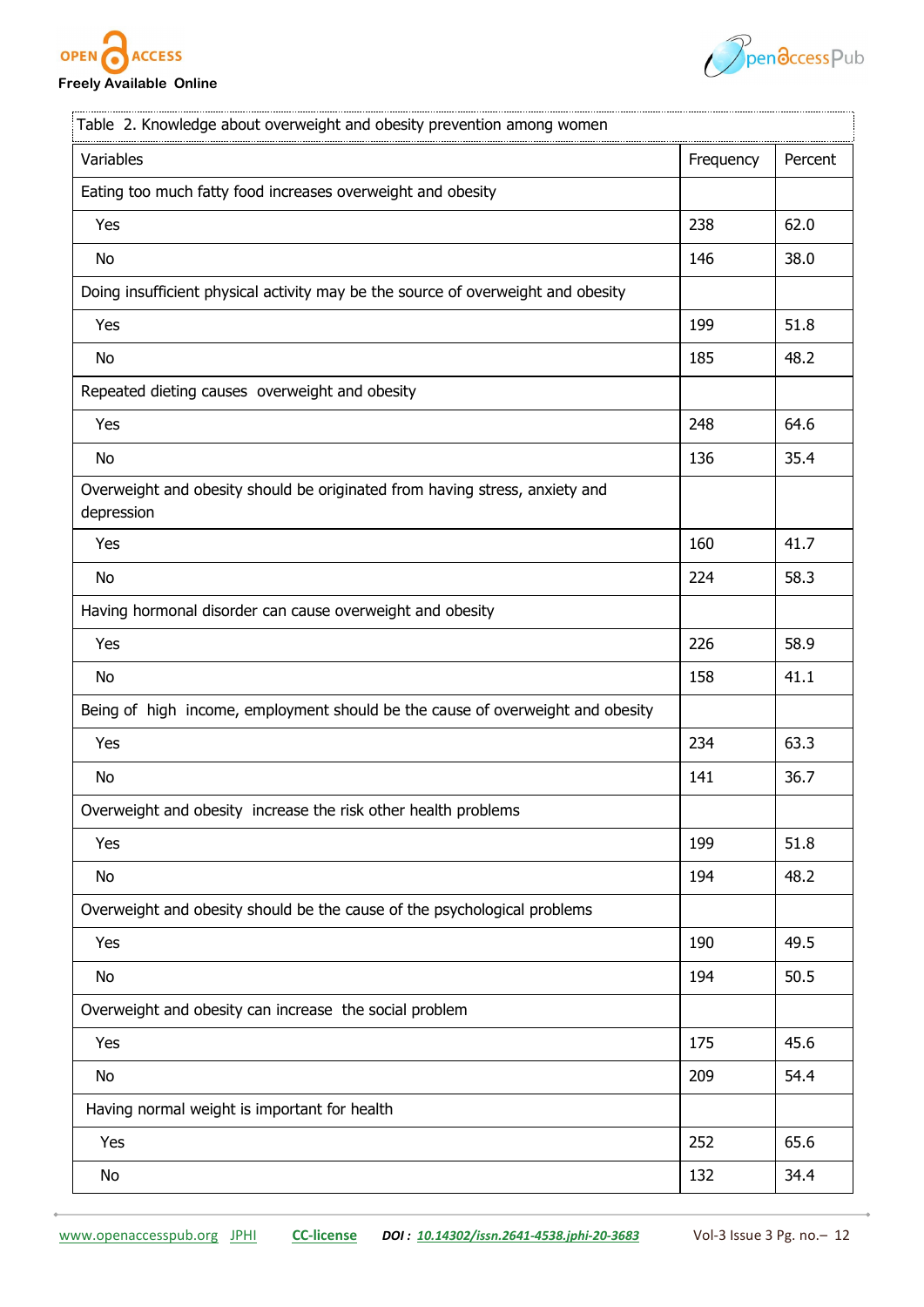

#### **Freely Available Online**

overweight/obesity among the women. At least a half 51.8% of women knew that being overweight and obesity is a risk of other health problems. Nearly half of respondents 175 (45.6%) knew that being overweight or obese increase social problems. More than sixty percent of women (65.6%) were aware that normal weight is important for health.

## Total Score of Knowledge About Overweight and Obesity Prevention

The level of knowledge among women about overweight and obesity prevention were estimated using individual answers presented in table 2. Women were considered to have high level of knowledge if they had score of ≥70%, moderate level if they had score between 50 and >70% and low level if they had score <50%. Fig 1.

The current study reveals that only 22% of women had higher level of knowledge, 62% of women demonstrated moderate knowledge while 16% had lower knowledge about overweight and obesity prevention.

## Practices Towards Overweight and Obesity Prevention Among Women Attending Kibagabaga Hospital

The participants were each asked to answer questions about her practices towards overweight and obesity prevention. Table 3 presented the women practices towards overweight/obesity prevention.

The respondents among mothers attending Kibagabaga hospital described their lived experiences by freely giving their opinions about the overweight and obesity prevention practices. Eating moderate food 140 (36.45%), eating less fatty 164(42.7%) and avoid eating between meals 221 (57.5%) were reported as measured used by women to prevent overweight and obesity. Eating more fruits and vegetables 224(58.3%), consumption of lower caloric drinks 251(65.3%) and lower consumption of energetic drinks 187(48.6%) are measures used by women towards obesity prevention. The majority of women 64.8% do physical exercises as overweight/obesity prevention measure, 58.3% avoided alcoholic beverage consumption as a measure to prevent overweight and obesity.

Total Practices Towards Overweight and Obesity Prevention Among Women



Individual questions presented in table 3 were used to aggregate the total practice scores where respondents with 50% and more were considered as having adequate practices while those with less than 50% were considered as having poor/inadequate practices towards overweight/obesity prevention. Fig 2.

Present research find that 67% mothers had adequate practices compared to 33% who had inadequate practices towards overweight and obesity prevention.

## The Factors Associated with Overweight and Obesity Prevention Among Women

The main purpose of this analysis is to know to what extent is the dependent variable (overweight and obesity prevention) is influenced by the independent variables. Variables were analyzed through multivariate logistic regression analysis to examine the independent variables associated with overweight and obesity prevention. The independent variables associated with overweight and obesity prevention are presented in table 4 below.

From backward Wald binary logistic regression, variables that were retained in the model after considering variables associated with dependent variable and controlling potential confounders were age, occupation, total knowledge while others were found to be not independent predictors of overweight and obesity prevention. From the multivariate analysis the present study reveals that age has a strong statistical association with overweight and obesity prevention where advanced age group (35-39) were found to be 6.58 times compared to other age-group  $(AOR = 6.5895\% CI = 1.31-33.18, p$ value<0.001). Unemployed workers were about 3.12 times more likely to prevent overweight and obesity as compared to public and private people (AOR =  $3.12\%$ )  $CI = 1.61 - 6.05$ ; p-value < 0.001).

Similarly, total score of knowledge has been also found to be a strong predictor of overweight and obesity prevention (p< 0.001). Mothers with high level of knowledge were 24.52 times more likely to prevent overweight and obesity than the ones who have low and moderate level (AOR=24.52,95% CI=8.16-73.64, p-value <0.001).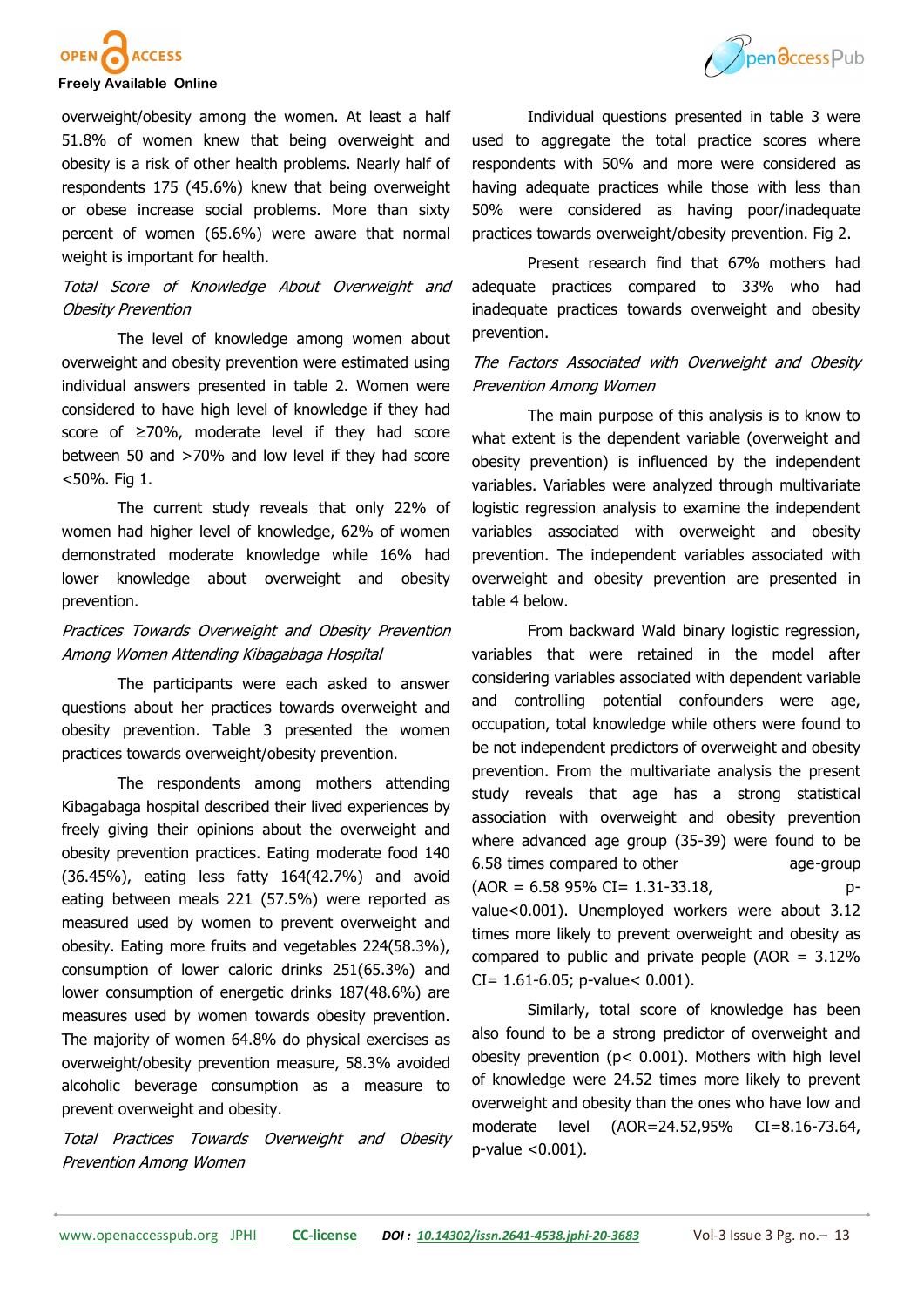





| Table 3. Practices towards overweight and obesity prevention among women |            |            |           |            |
|--------------------------------------------------------------------------|------------|------------|-----------|------------|
|                                                                          | Categories |            |           |            |
| Variables                                                                | Yes        |            | <b>No</b> |            |
|                                                                          | Frequency  | Percentage | Frequency | Percentage |
| Eating moderate food during meals                                        | 140        | 36.45      | 244       | 63.54      |
| Eating less fatty food                                                   | 164        | 42.7       | 222       | 57.3       |
| Do not eat between meals                                                 | 221        | 57.55      | 163       | 42.44      |
| Eating more fruits and vegetables                                        | 224        | 58.33      | 160       | 41.66      |
| Consuming lower caloric drinks                                           | 251        | 65.36      | 133       | 34.63      |
| Lower consumption of energetic drinks                                    | 187        | 48.69      | 197       | 51.3       |
| Following every low calories diet                                        | 288        | 75         | 96        | 25         |
| Enjoying less diary food products                                        | 242        | 63.02      | 142       | 36.97      |
| Following commercial/ adverse diet                                       | 264        | 68.75      | 120       | 31.25      |
| Doing physical exercises/Sport                                           | 249        | 64.84      | 135       | 35.15      |
| Avoiding alcoholic beverage                                              | 224        | 58.33      | 160       | 41.66      |
| Avoid setting for long time                                              | 224        | 58.33      | 160       | 41.66      |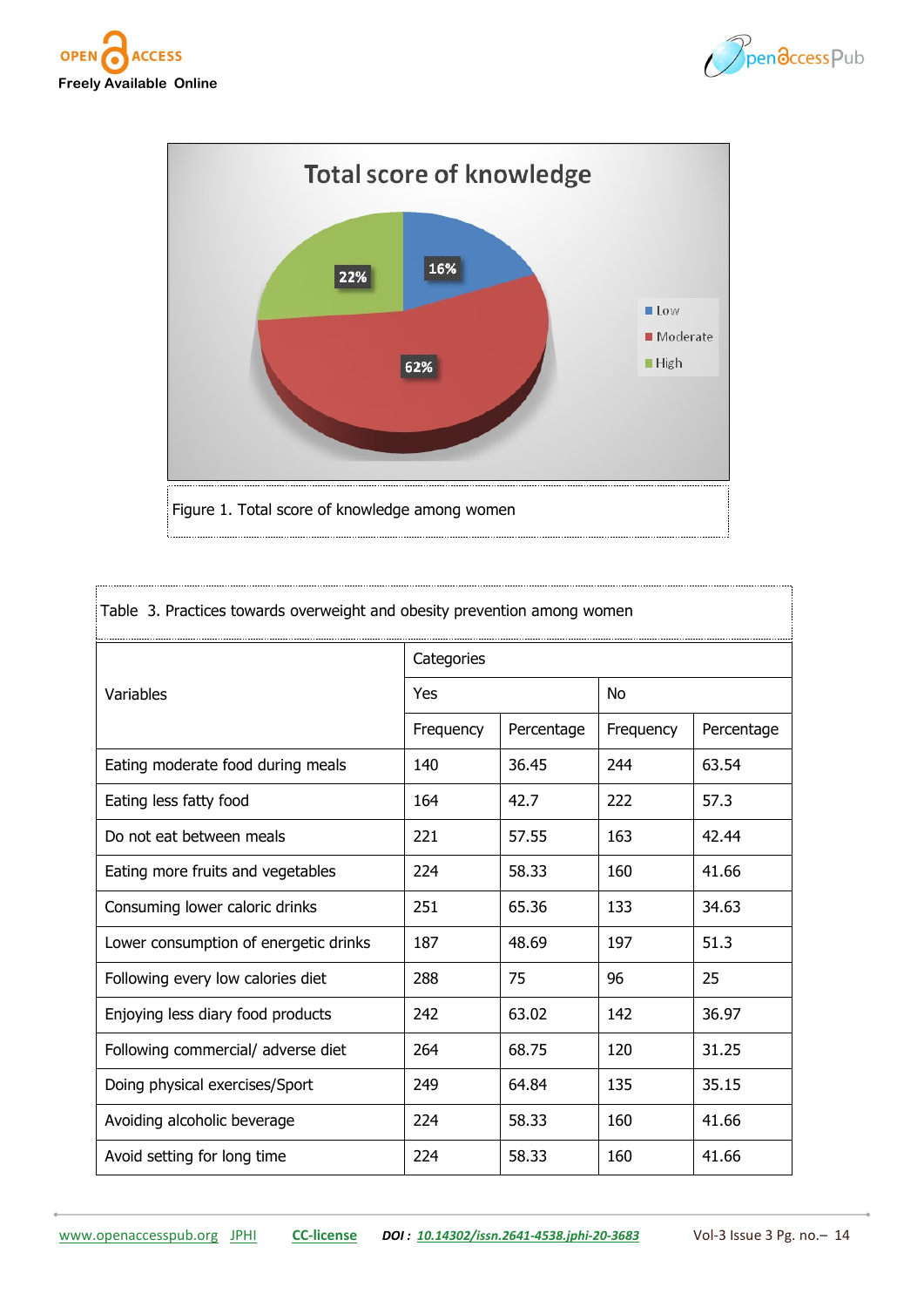

ç.,



| Variable                            |            | 95%CI |       | p value |
|-------------------------------------|------------|-------|-------|---------|
|                                     | <b>AOR</b> | Lower | Upper |         |
| Full model                          |            |       |       |         |
| Age of respondents                  |            |       |       |         |
| $20 - 24$                           | 7.88       | 1.81  | 34.25 | 0.006   |
| $25 - 29$                           | 0.79       | 0.31  | 2.01  | 0.619   |
| 30-34                               | 0.48       | 0.20  | 1.13  | 0.093   |
| 35-39                               | 5.74       | 1.11  | 29.60 | 0.037   |
| 40-44                               | Ref        |       |       |         |
| Level of education                  |            |       |       |         |
| No formal                           | 1.50       | 0.57  | 3.97  | 0.414   |
| Primary                             | 1.74       | 0.81  | 3.76  | 0.158   |
| Secondary                           | 2.60       | 1.11  | 6.13  | 0.029   |
| University                          | Ref        |       |       |         |
| Occupation of respondent            |            |       |       |         |
| Unemployed                          | 2.84       | 1.41  | 5.72  | 0.004   |
| Public                              | 3.05       | 1.48  | 6.27  | 0.003   |
| Private                             | Ref        |       |       |         |
| Knowledge of overweight and obesity |            |       |       |         |
| Low                                 | Ref        |       |       |         |
| Moderate                            | 4.46       | 2.27  | 8.78  | 0.000   |
| High                                | 23.47      | 7.77  | 70.90 | 0.000   |
| Reduced model                       |            |       |       |         |
| Age of respondents                  |            |       |       |         |
| $20 - 24$                           | 7.25       | 1.74  | 30.24 | 0.007   |
| 25-29                               | 0.80       | 0.32  | 2.00  | 0.629   |
| 30-34                               | 0.53       | 0.23  | 1.23  | 0.139   |
| 35-39                               | 6.58       | 1.31  | 33.18 | 0.022   |
| 40-44                               | Ref        |       |       |         |
| Occupation of respondent            |            |       |       |         |
| Unemployed                          | 3.12       | 1.61  | 6.05  | 0.001   |
| Public                              | 2.96       | 1.47  | 5.95  | 0.002   |
| Private                             | Ref        |       |       |         |
| Knowledge of overweight and obesity |            |       |       |         |
| Low                                 | Ref        |       |       |         |
| Moderate                            | 4.44       | 2.28  | 8.65  | 0.001   |
| <b>High</b>                         | 24.52      | 8.16  | 73.64 | 0.001   |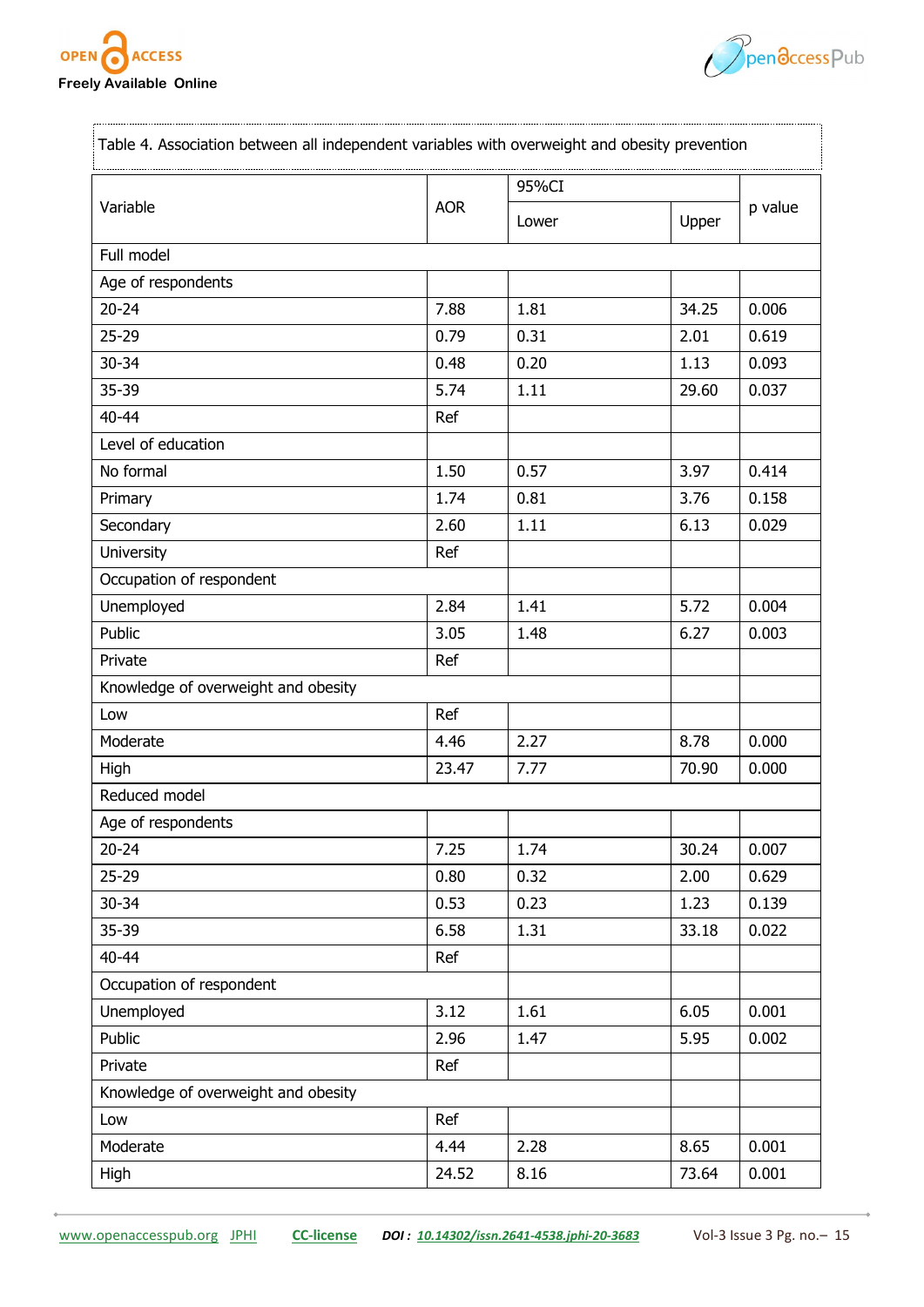





#### **Discussion**

The main research objective of the study was to determine the factors that influence the overweight and obesity prevention among women attending Kibagabaga hospital. Overweight and obesity are important indicators of health status of women. The present study indicates that 22% of women possess higher of knowledge on overweight and obesity prevention. Similar results was reported in as study conducted in Kenya where less than half of study participants had an appropriate knowledge of obesity[5]. Another study conducted in Zimbabwe showed that only 0.8% of study participants has strong nutritional knowledge[7]. In contrast a study conducted in Nepal found that participants had good knowledge about obesity prevention[12]. The poor over all knowledge observed in this study may due to cultural aspects and preference of women appearance in Africa. In Africa being overweight specifically for women is still regarded as sign of good nutrition, happiness and improved socio-economic conditions.

The current study found that women attending Kibagabaga Hospital had adequate practices towards overweight and obesity prevention. A study conducted Brazil found that overweight is much frequent in female aged 20 to 60 years. The same study revealed that Low fitness levels and excessive proportion of high-energy foods have contributed to higher rates of obesity among

females in Brazil [1]. Generally, women are physical inactive than males this predispose them to the risk of overweight and obesity.

The present study findings show the association between independent and depend variables where age group with (p-value<0.001) found to have a strong statistical association. Again, factors of overweight and obesity prevention were found to be total score of knowledge (p-value<0.001) respectively. A study conducted among Spanish adults found that a lower incidence of overweight is found in those with regular exercise, with gender disparities (10.9% vs 21.6%). Obesity and overweight are correlated with male gender (OR = 3.35 2.75-4.07), heavy alcohol intake (OR =  $1.38$ ) 1.03-1.86) and tv watching (OR = 1.52 1.11-2.07), and products like rice and dairy products (OR = 1.47 1.13-1.91)[11]. While the triggers of obesity and overweight are complicated, two potential main causes, called the "Big Two," have been found out by scientists. The "Big Two" consists of a calorie consumption that is too high, coupled with a substantial drop in regular exercise. True to the declines in regular exercise, too few carbohydrates are consumed relative to their consumption[4].

As evidenced from RDHS(2014-15) The steps research study published in Rwanda in 2012/13 indicated that the frequency of major risk factors for obesity and associated health negative impacts were: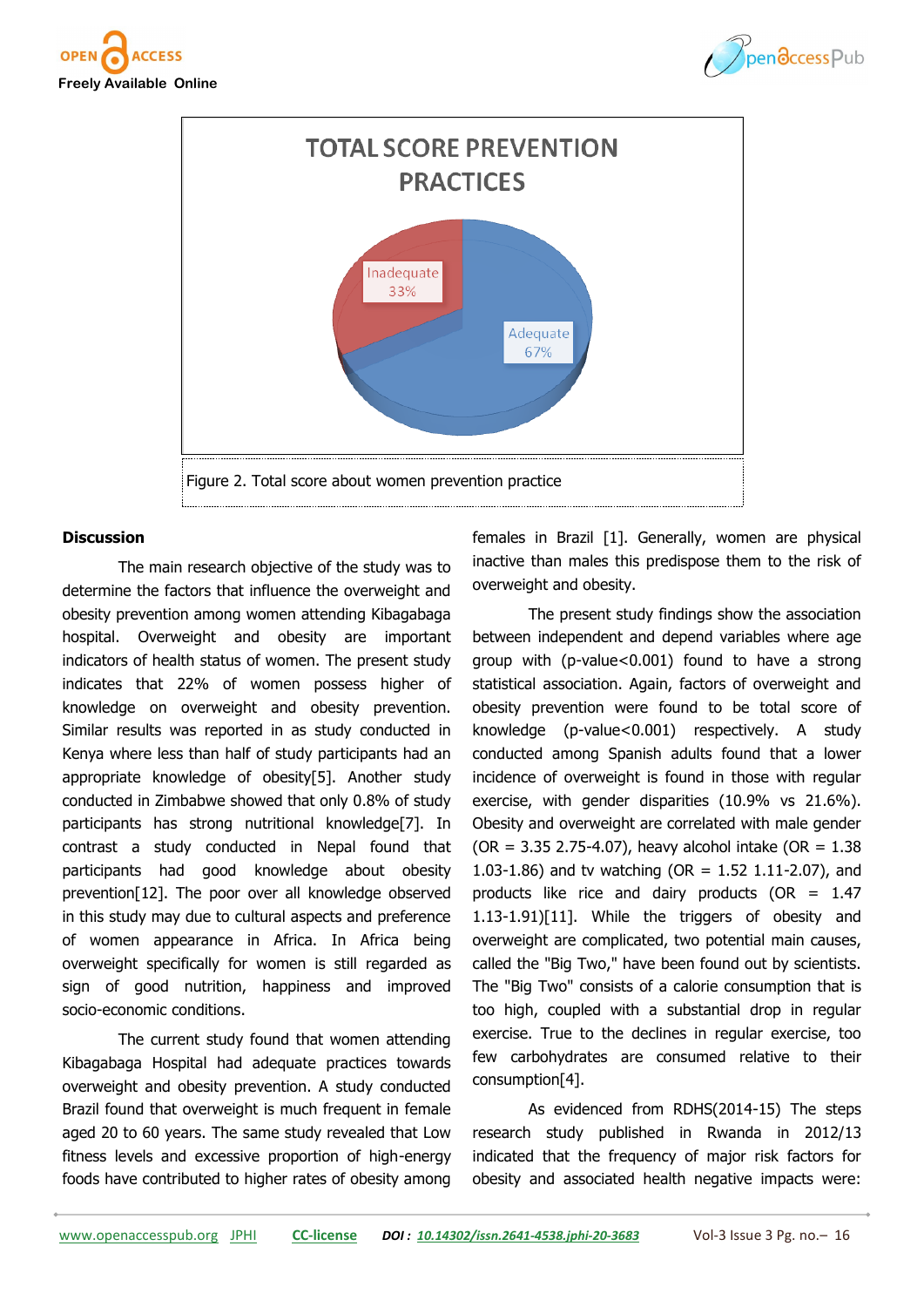



### **Freely Available Online**

unhealthy diets (only 0.3 percent of fruit intake each day, 0.9 percent of veggies consumed, and 99.1 percent of fruits and/or vegetables consumed less than 5 servings), lack of physical activity (21.4 percent of activity was low) (MoH, 2015). With family education and income, excess weight and overweight in women rises. Excess weight has risen from 12 percent to 21 percent in 2014-151 since 2005[10].

The prevention of overweight and obesity should involves two main objectives to adopt healthy behaviors focused on food and nutritional aspect and physical activities because has been shown the sedentary life the risk of gaining extra weight and overweight is increased.

#### **Conclusions**

Most important significant factor for overweight and obesity prevention were found to be age amongof participants. Most of mothers have moderate level of knowledge of any components about overweight and obesity prevention. The current study reveals the adequate practices towards overweight and obesity prevention among mothers attending Kibagabaga hospital. However, further research is needed to explore and explain the observed difference in overweight and obesity prevention and education level as associated factors compared to other researches done in the past.

#### **References**

- 1. Alves, J.G., R.W. Falcão, R.A. Pinto, and J.B. Correia, Obesity patterns among women in a slum area in Brazil. Journal of health, population, and nutrition, 2011. **29**(3): p. 286-289.
- 2. Chan, J.M., E.B. Rimm, G.A. Colditz, M.J. Stampfer, and W.C. Willett, Obesity, fat distribution, and weight gain as risk factors for clinical diabetes in men. Diabetes care, 17(9), 961–969. https:// doi.org/10.2337/diacare.17.9.961. 1994.
- 3. Colditz, G.A., W.C. Willett, A. Rotnitzky, and J.E. Manson, Weight gain as a risk factor for clinical diabetes mellitus in women. Annals of internal medicine, 122(7), 481–486. https:// doi.org/10.7326/0003-4819-122-7-199504010- 00001. 1995.
- 4. McAllister, E.J., N.V. Dhurandhar, S.W. Keith, L.J. Aronne, J. Barger, et al., Ten putative contributors to the obesity epidemic. Critical reviews in food

science and nutrition, 49(10), 868–913. https:// doi.org/10.1080/10408390903372599. 2009.

- 5. Mugo A., Obesity Among Women in Rural Kenya: Knowledge, Beliefs, and Perceptions. Walden University, 2016.
- 6. Mukabutera A., Nsereko E., Uwase A., Umwungerimwiza Y.D., and Munyanshongore C., Overweight or Obesity prevalence, trends and risk factors among women in Rwanda: A cross-sectional study using the Rwanda Demographic and Health Surveys, 2000-2010. Rwanda Journal Series F: Medicine and Health Sciences Vol. 3 No. 1, 2016, 2016.
- 7. Mushonga, N., H. Mujuru, L. Nyanga, S. Nyagura, N. Musaka, et al., Parental knowledge, attitudes and practices regarding overweight among preschool children in rural Zimbabwe. African Journal of Food, Agriculture, Nutrition and Development, 17(04), 12775–12790. https://doi.org/10.18697/ ajfand.80.16480, 2017.
- 8. Neupane, S., P. K.C, and D.T. Doku, Overweight and obesity among women: analysis of demographic and health survey data from 32 Sub-Saharan African Countries. BMC Public Health, 2016. 16(1): p. 30.
- 9. Ng M., Fleming T., Robinson M., Thomson B., Graetz N., et al., Global, regional, and national prevalence of overweight and obesity in children and adults during 1980–2013: a systematic analysis for the Global Burden of Disease Study 2013. Lancet. 2014;384:766–81. 2014.
- 10. NISR, Rwanda Demographic Health Survey, 2014-15.
- 11. Rodríguez-Martín, A., J.P. Novalbos Ruiz, J.M. Martínez Nieto, and L. Escobar Jiménez, Life-style factors associated with overweight and obesity among Spanish adults. Nutricion hospitalaria, 24(2), 144–151. 2009.
- 12. Simkhada, P., A. Poobalan, P.P. Simkhada, R. Amalraj, and L. Aucott, Knowledge, attitude, and prevalence of overweight and obesity among civil servants in Nepal. Asia-Pacific journal of public health, 23(4), 507–517. https:// doi.org/10.1177/1010539509348662. 2011.
- 13. Stevens, G.A., G.M. Singh, Y. Lu, G. Danaei, J.K. Lin, et al., National, regional, and global trends in